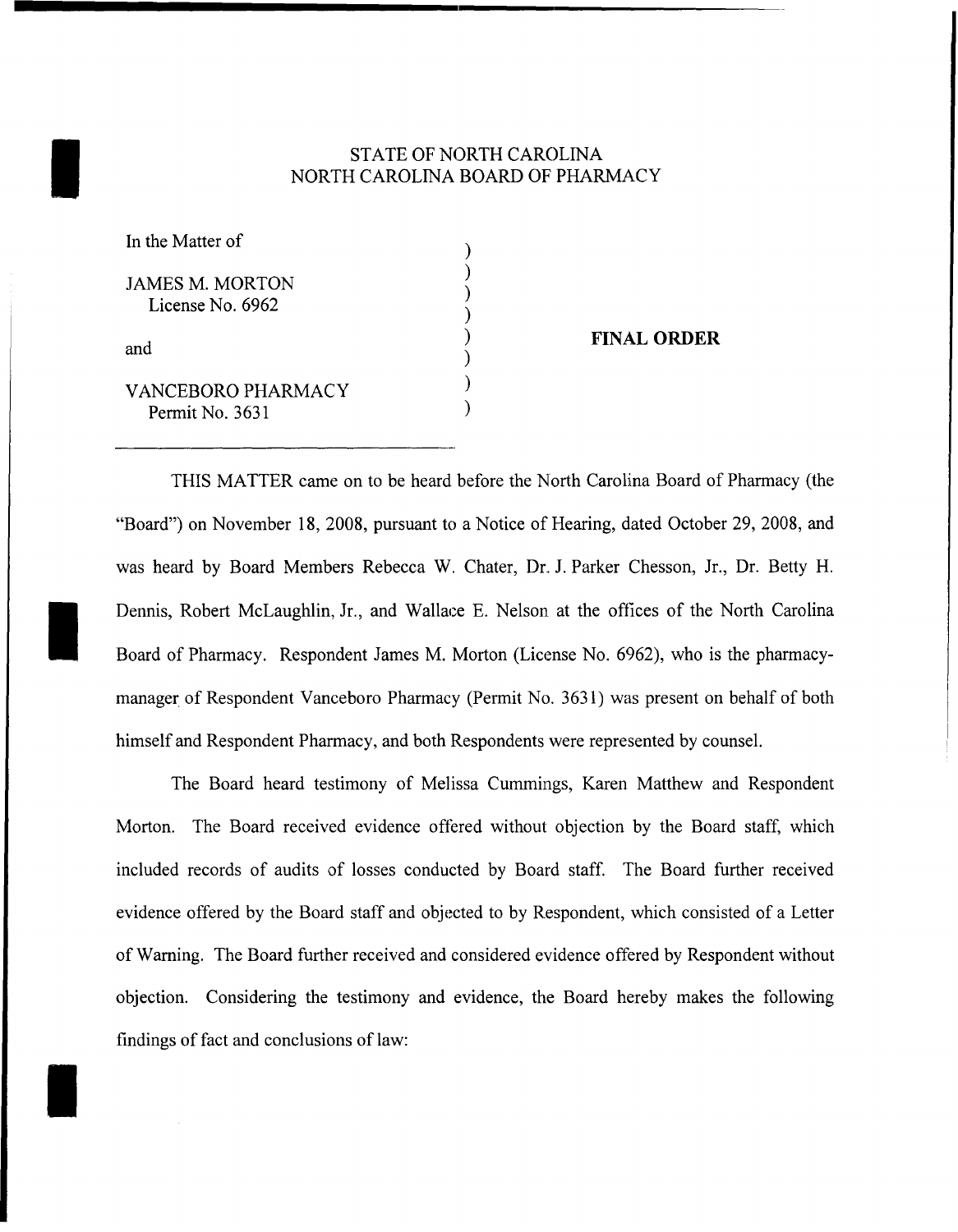## **FINDINGS OF FACT**

1. Respondent Morton is, and was at all relevant times referred to herein, a pharmacist licensed to practice pharmacy in the State of North Carolina with license number 6962.

I

I

I

2. Respondent Pharmacy is a pharmacy that is, and was at all relevant times referred to herein, permitted with the State of North Carolina with permit number 3631. Respondent Pharmacy is located at 421 Farm Life Avenue, Vanceboro, North Carolina. Respondent Morton is, and was at all relevant times referred to herein, the pharmacist-manager at Respondent Pharmacy.

3. Both Respondent Morton and Respondent Pharmacy are and were, at all relevant times referred to herein, subject to the rules and regulations of the North Carolina Board of Pharmacy and the laws of the State of North Carolina.

4. Between July 2005 and May 2007, more than 20,000 dosage units of controlled substances were diverted from Respondent Pharmacy as described more fully below.

5. On May 13,2006, Respondent Morton and Respondent Pharmacy became aware of diversion occurring in the pharmacy. On May 2, 2006, Respondent Morton and the Pharmacy had received a large shipment consisting of 600 dosage units of Endocet, a schedule II controlled substance. On May 13,2006, Respondent Morton and Respondent Pharmacy became aware that the shipment had quickly been depleted although relatively few prescriptions for Endocet had been filled.

6. An audit revealed that a total of approximately 12,300 dosage units of Endocet were diverted between July 2005 and July 2006.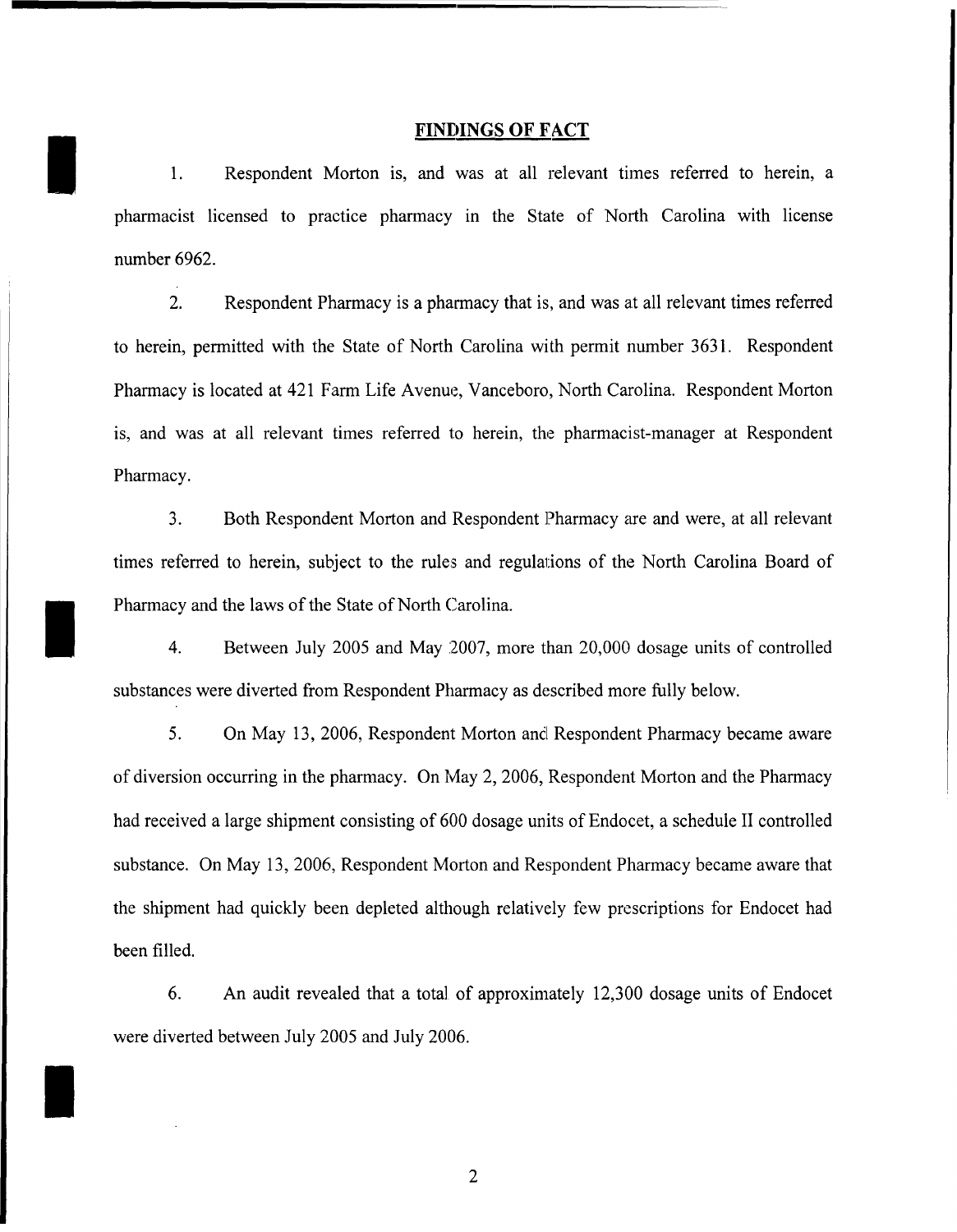7. Notwithstanding Respondent Morton and Respondent Pharmacy's awareness of diversion at Respondent Pharmacy and of potential security and inventory-keeping issues with respect to controlled substances, Respondent Morton and Respondent Pharmacy failed to take additional actions sufficient to prevent further diversion.

I

I

I

8. On May 21, 2007, Pharmacy technician Julie Harris was caught attempting to steal three tablets of Hydrocodone 10/650 mg, a schedule III controlled substance.

9. In response to the above incident, an audit was conducted, revealing that from May 2006 to May 2007, medications were diverted from the Pharmacy, including but not limited to approximately 10,900 dosage units of Schedule III and Schedule IV controlled substances, specifically Hydrocodone and Ambien in varying strengths.

10. Respondents failed to assure the safe, lawful and secure delivery of prescription drugs. Respondents further failed to assure that prescription legend drugs and controlled substances were safe and secure within the pharmacy and failed to maintain the security of the pharmacy. Among other things, Respondents failed to develop and implement a system of inventory record-keeping and control that would enable Respondents to detect any shortage or discrepancy in the inventories of controlled substances at that pharmacy at the earliest practicable time. Respondents' actions in this respect were negligent.

11. As a result of Respondents' actions and omissions, controlled substances left the Pharmacy through means other than by being dispensed pursuant to valid prescriptions.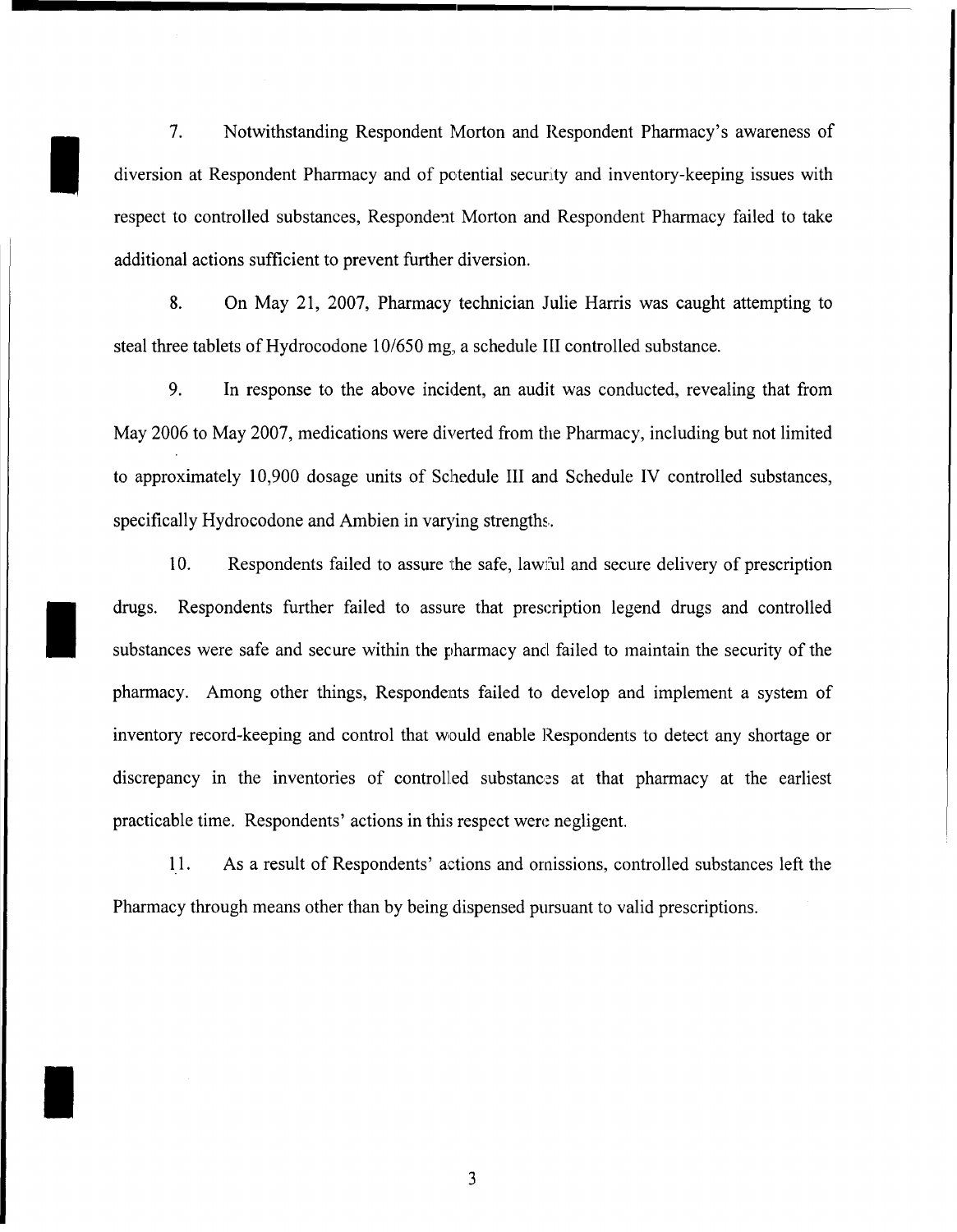## **CONCLUSIONS OF LAW**

Based on the above findings, the Board concludes as a matter of law:

1. The evidence demonstrated that Respondents violated the following statutes and

#### rules:

I

I

I

- a. N.C. Gen. Stat. § 90-85.38(a)(6), (7) and (9) (Respondent Morton only);
- b. N.C. Gen. Stat. § 90-85.38(b) (Respondent Pharmacy only);
- c. N.C. Gen. Stat. § 90-85.4J(f);
- d. N.C. Gen. Stat. § 90-106;
- e. N.C. Gen. Stat. § 90-108;
- f. N.C. Gen. Stat. § 106-122;
- g. N.C. Gen. Stat. § 106-134;
- h. N.C. Gen. Stat. § 106-134.1;
- i. 21 N.C. Admin. Code 46 .1804(a);
- J. 21 N.C. Admin. Code 46.1805;
- k. 21 N.C. Admin Code 46 .2502(a) and (d);
- 1. 21 U.S.C. § 331;
- m. 21 U.S.C. § 352; and
- n. 21 U.S.c. § 353.

2. Considering all of the facts and circumstances of this matter, the Board finds and concludes that the discipline set forth in this Final Order is appropriate.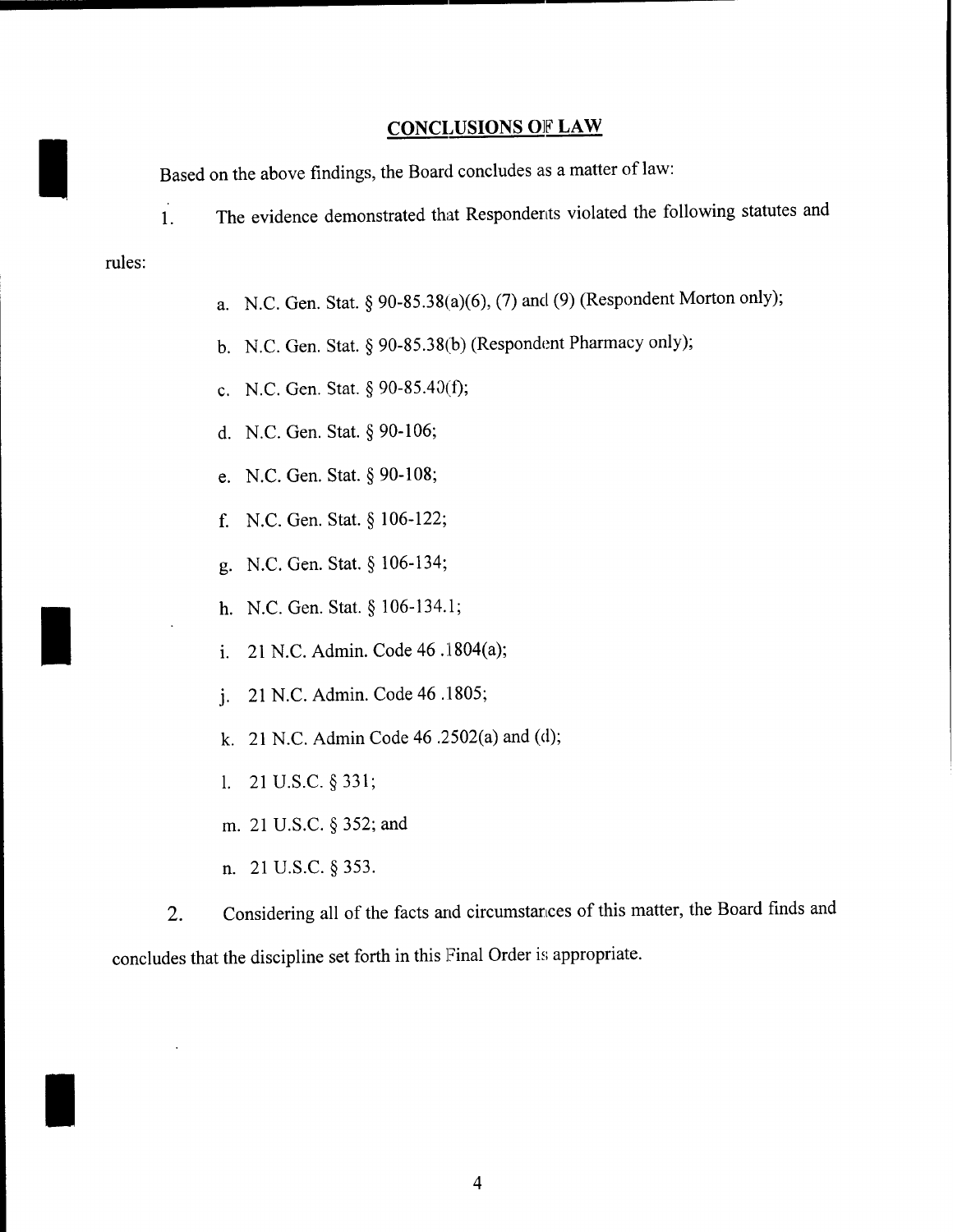WHEREFORE, it is hereby ORDERED, ADJUDGED and DECREED that the license of Respondent James M. Morton, License No. 6962, is hereby SUSPENDED for twelve (12) days, to be served as follows:

1. Five  $(5)$  days of the suspension must be served as an active suspension. These five days shall be served consecutively on normal working days between Monday and Saturday, within 45 days of the date of this Order, with Respondent to notify the Executive Director in writing and return his wallet card and license in advance of service of the suspension.

2. The remaining seven (7) days of the suspension shall be stayed for five (5) years from the date of this hearing, upon the following conditions:

- 1. Respondent Morton shall take and pass the Multistate Pharmacy Jurisprudence Examination within one (1) year of the date of this Order and provide documentation to the Board of the same;
- 11. Respondent Morton shall violate no laws governing the practice of pharmacy or the distribution of drugs;
- iii. Respondent Morton shall violate no rules and regulations of the Board;

I

I

iv. If Respondent Morton fails to comply with any terms or conditions of this Final Order, Respondent may be subject to additional disciplinary action by the Board.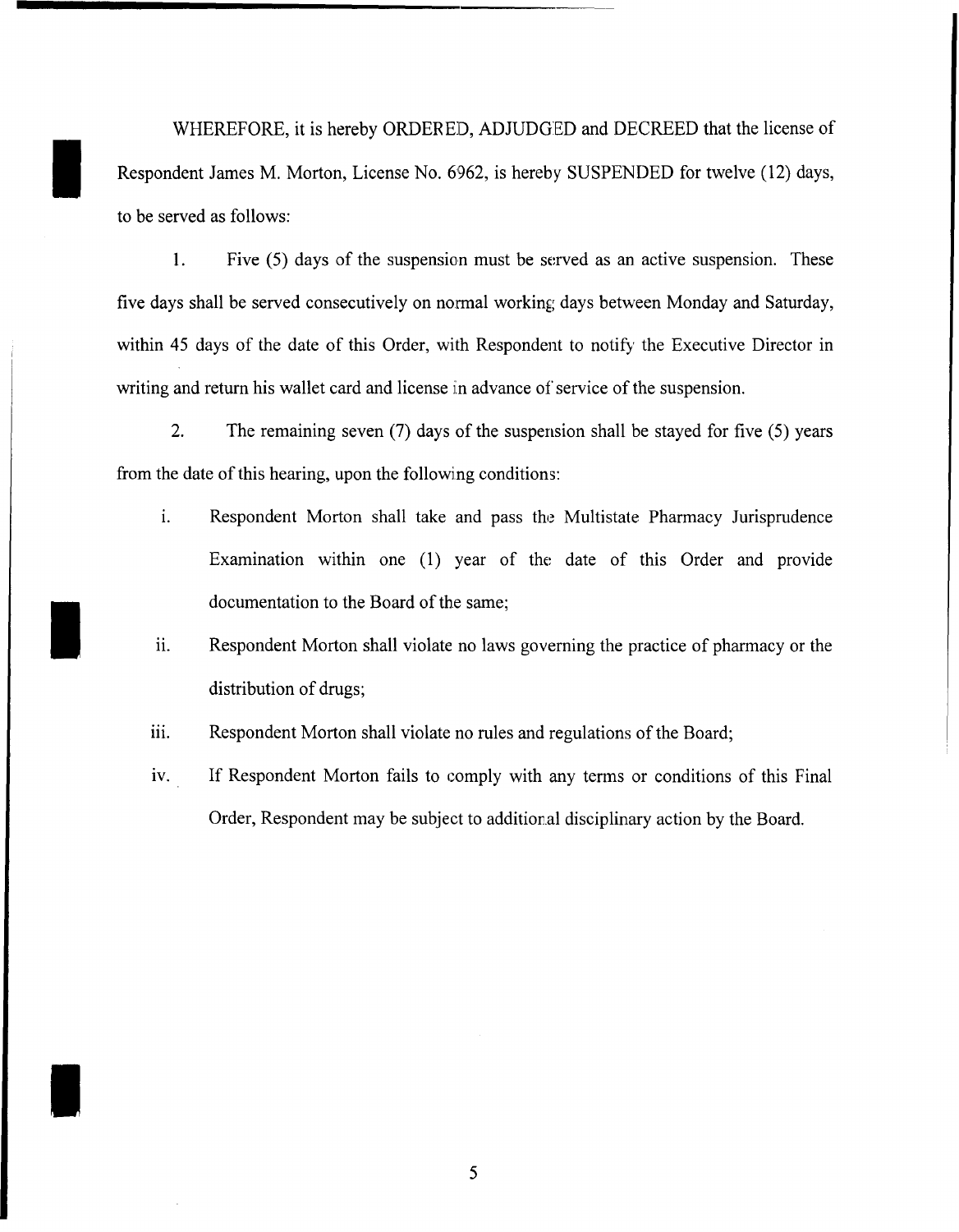It is further ORDERED, ADJUDGED and DECREED that the permit of Vanceboro Pharmacy, Permit No. 3631, is hereby SUSPENDED for twelve (12) days. That suspension is stayed for five  $(5)$  years from the date of this hearing, upon the following conditions:

I

I

I

- v. Respondent Pharmacy shall maintain a Perpetual Inventory of Schedule II, III, IV and V controlled substances, and is subject to random annual (or more frequent) inspections by the Board to ensure compliance.
- VI. Respondent Pharmacy shall conduct four (4) quarterly audits of controlled substances, which are to be reported to and signed by Karen Matthew, Director of Investigations and Inspections for the Board of Pharmacy, or her successor in that position as designated by the Executive Director of the Board of Pharmacy. In the event that the position is vacant, the audits shall be reported to and signed by the Executive Director of the Board of Pharmacy.
- Vll. Respondent Pharmacy shall conduct, record and maintain an annual inventory of Schedule II, III, IV and V controlled substances. The date of that inventory shall run from the anniversary that Respondent is required to complete the biennial inventory required by the Drug Enforcement Agency.
- viii. Respondent Pharmacy shall develop, implement and follow a comprehensive written policy with respect to the accountability of controlled substances, including security measures to detect and prevent the diversion of controlled substances. Such policy shall be sent to Karen Matthew, Director of Investigations and Inspections for the Board of Pharmacy, for her approval and signature within 90 days after the date of this Order.